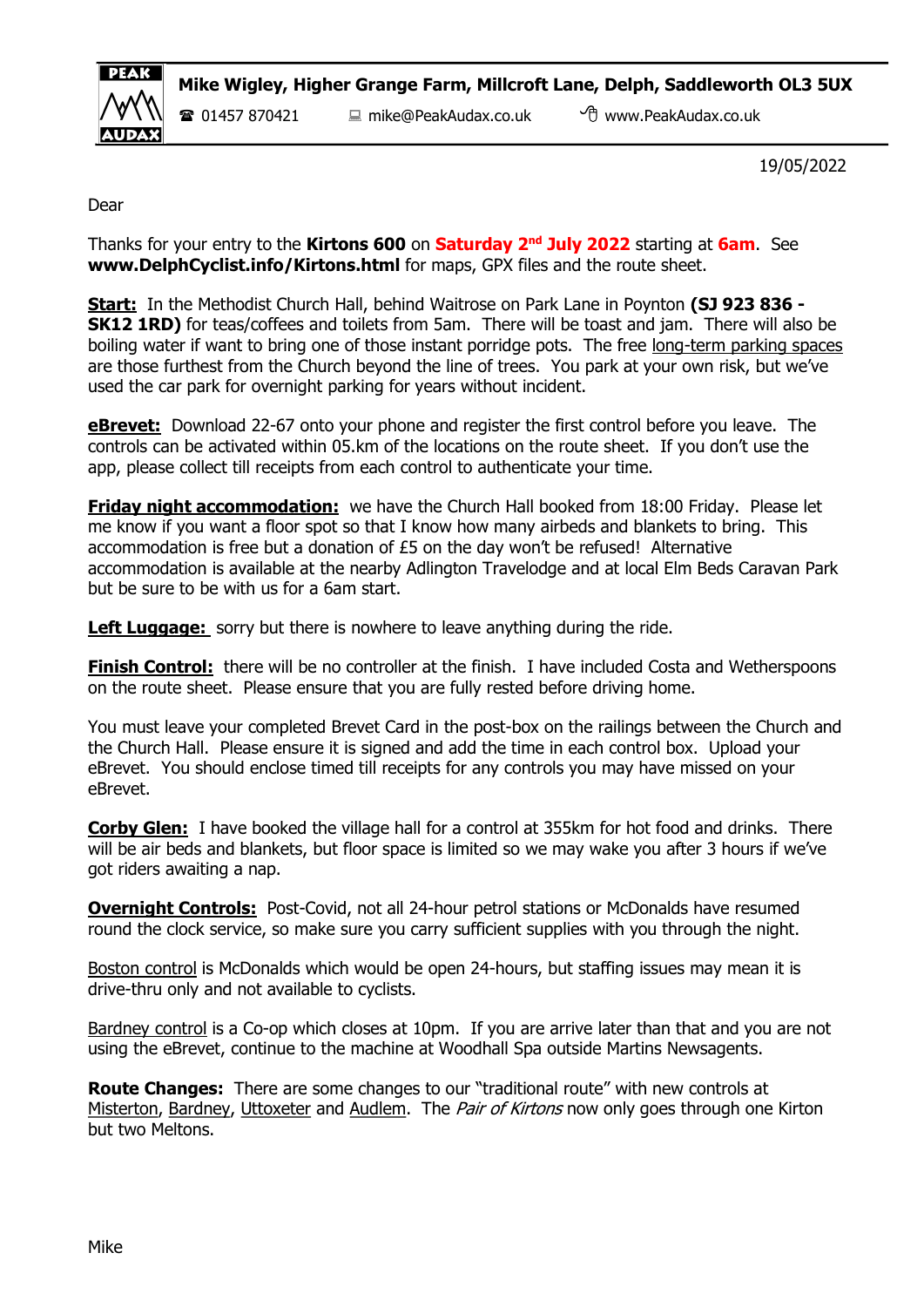|              | A Pair of Kirtons 600                                                                                                                                                         |
|--------------|-------------------------------------------------------------------------------------------------------------------------------------------------------------------------------|
|              | organised by Mike Wigley to Audax UK regulations<br>Saturday 2 <sup>nd</sup> July 2022                                                                                        |
| $\mathbf{1}$ | $\boxed{\mathbb{C}}$ right from car park onto Park Lane                                                                                                                       |
|              | 0.5 < O+ <i>Stockport</i> > A523 by Church                                                                                                                                    |
|              | 3.5 TA <stockport a6="" for<="" lane="" r="" td="" then=""></stockport>                                                                                                       |
|              | 3.8 <b>A Bredbury</b> A627                                                                                                                                                    |
|              | 6.3 TA <i>Marple</i> A626<br>HA <bredbury a627<="" td=""></bredbury>                                                                                                          |
|              | 9.0 $\bigoplus$ at top of climb                                                                                                                                               |
|              | 10.1 $\rightarrow$ Hyde A560, becomes A627                                                                                                                                    |
|              | 13.4 TA <ashton a627="" market="" street<="" td=""></ashton>                                                                                                                  |
|              | 13.8 <b>+ Sheffield</b> Union Street                                                                                                                                          |
|              | 14.1 $\bigoplus$ <i>Mottram</i> A57 after KFC                                                                                                                                 |
|              | 14.3 $\bigoplus$ after Morrisons                                                                                                                                              |
|              | 14.5 + Stalybridge and continue on<br>B6170 towards Ashton                                                                                                                    |
| 17.1         | pass Kia Motors (on left) then                                                                                                                                                |
| 17.5         | $\bigoplus$ at The Albion and<br><b>H</b> 1<br><i>recycling</i> Sandy Lane                                                                                                    |
| 18.8         | T <sup>3</sup> <i>Sheffield</i> on A635 for 43km                                                                                                                              |
|              | 19.8 $\mathsf{Y}$ <mossley a635="" thru<br=""><b>Greenfield</b> start climb of Saddleworth<br/>Moor, and pass National Park boundary<br/>millstone carpark entrance</mossley> |
| 29.5         | П<br>Register your eBrevet<br>or answer the Info question on your<br><b>Brevet Card</b><br><b>Greenfield</b>                                                                  |

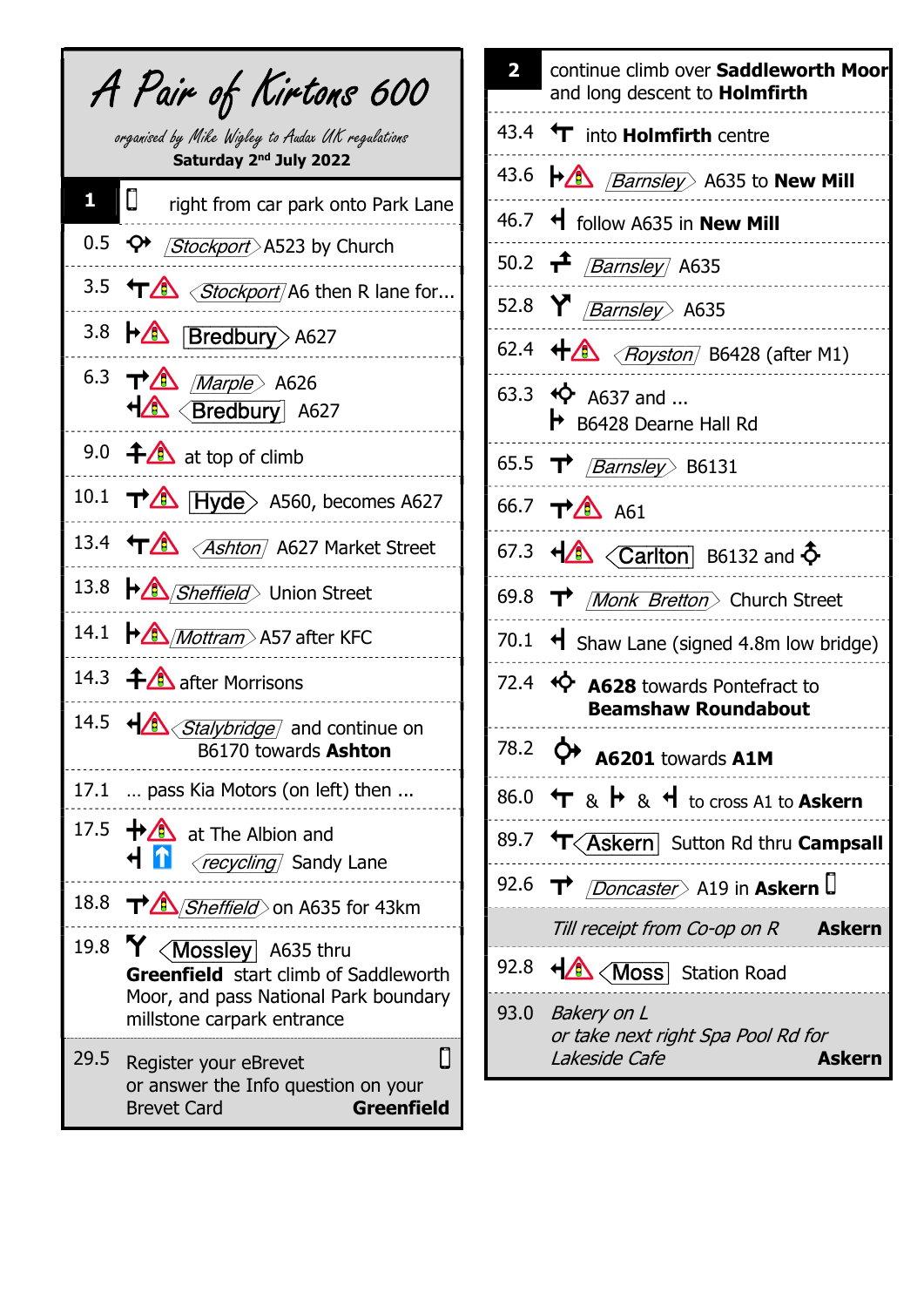| <b>B</b> continue Station Rd for 16km thru Moss                                      |
|--------------------------------------------------------------------------------------|
| 109.8 T <rawcliffe a614<="" td=""></rawcliffe>                                       |
| 110.9 $\leftrightarrow$ Rawcliffe> A614                                              |
| 115.5 $\leftrightarrow$ (Goole) A614                                                 |
| 116.9 < <a> <br/> &lt; 2nd exit</a>                                                  |
| 119.7 <>> A614 and over Boothferry Bridge<br>and follow all A614                     |
| 123.6 $\leftrightarrow$ Newport B1230                                                |
| 135.6 → <i>Broomfleet</i> > Wallingfen Lane                                          |
| 138.2 $\mathbf{\hat{T}}$ $\left\langle$ <i>South Cave</i>                            |
| 142.5 T Ellerker                                                                     |
| 143.2 T Main Street in Ellerker                                                      |
| 143.8 $\mathbf{\hat{T}}$ Ring Beck Lane                                              |
| 144.3 + Brough                                                                       |
| 145.8 $\leftrightarrow$ 2 <sup>nd</sup> exit <b>Brough</b> Cave Rd                   |
| 147.2 <> 1st exit < Brough Welton Rd                                                 |
| 147.7 $\uparrow$ over A63 &                                                          |
| 147.8 till receipt from Morrisons/<br><b>Brough</b><br>Petrol station/Red Hawk pub   |
|                                                                                      |
| $\sqrt{\mathsf{Welton}}$<br>4                                                        |
| 149.0 + 1<br>$\mathsf{\mathcal{H}}$ $\langle$ Welton $\rangle$ (don't go onto A63!!) |
| 149.9 $\mathsf{P}\mathsf{N}$<br>onto Parliament Street                               |
| 151.1 $\leftarrow \land$ (Willerby)                                                  |

| 157.2 → & follow assessing to Barton                                                       |
|--------------------------------------------------------------------------------------------|
| 160.9 leave bridge $\overrightarrow{\mathbf{r}}$ & $\overrightarrow{\mathbf{r}}$ to Barton |
| 161.8 $\blacktriangleright$ at White Swan (SO at LH bend)<br>$\Phi$ Fleetgate then $\P$    |
| 162.2 ↔ <i>Scunthorpe</i> A1077                                                            |
| 162.5 $\bigoplus$ 1 <sup>st</sup> left Tofts Road then $\bigoplus$                         |
| 168.1 $\uparrow$ B1204 & $\uparrow$ Bridge La, over bridge                                 |
| 169.6 $\blacktriangleleft$ bridleway alongside river and $\blacktriangleright$             |
| 173.5 $\hat{+}$ then $\hat{\diamond}$ to Winterton                                         |
| 176.2 <b>T</b> A1077 then $\mathbf{H} \left\{ \frac{Burton}{Bulton} \right\}$ B1430        |
| 179.1 < < Normanby A1077 L at RH bend                                                      |
| 181.0 + B1430                                                                              |
| 182.5 → Flixborough>                                                                       |
| 186.9 + B1216 Gunness>                                                                     |
| 190.0 $\rightarrow$ A18 and over Keadby bridge                                             |
| 191.2 YO                                                                                   |
| 192.3 T < West Butterwick Derrythorpe Rd                                                   |
| 193.9 <b>• Beltoft</b> Outmill                                                             |
| 196.7 + <epworth< td=""></epworth<>                                                        |
| 201.1 $\mathbf{\hat{T}}$ and $\mathbf{\hat{+}}$ Queen Street in Epworth                    |
| 201.7 $\mathbf{\hat{T}}$ A161 $\langle$ Gainsborough                                       |
| 211.3 Co-op on left<br>Misterton U                                                         |
|                                                                                            |
|                                                                                            |

 $\overleftrightarrow{\mathbf{P}}$  /Hull> South Lawn Way  $152.0$   $\uparrow$  &  $\uparrow$   $\downarrow$   $\uparrow$   $\uparrow$   $\uparrow$   $\uparrow$   $\uparrow$   $\uparrow$   $\uparrow$   $\uparrow$   $\uparrow$   $\uparrow$   $\uparrow$   $\uparrow$   $\uparrow$   $\uparrow$   $\uparrow$   $\uparrow$   $\uparrow$   $\uparrow$   $\uparrow$   $\uparrow$   $\uparrow$   $\uparrow$   $\uparrow$   $\uparrow$   $\uparrow$   $\uparrow$   $\uparrow$   $\uparrow$   $\uparrow$   $\uparrow$   $\uparrow$   $\uparrow$  155.7  $\rightarrow$  [Hessle $>$ ]

156.5  $\leftrightarrow$  Hessle Viewpoint>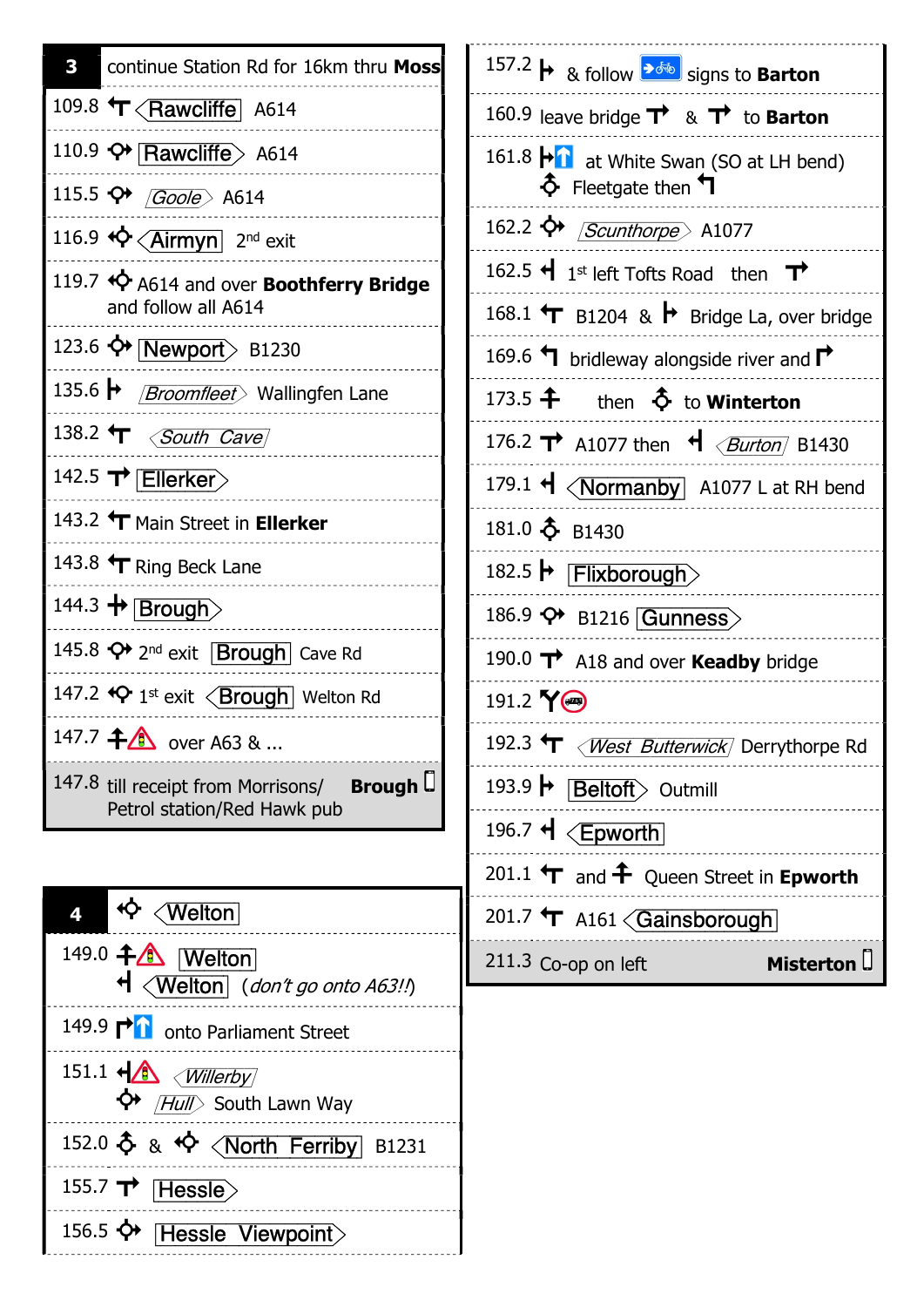| 5<br>continue on A161                                                                                                                                      | 6<br>right out of Co-op                                                                    |
|------------------------------------------------------------------------------------------------------------------------------------------------------------|--------------------------------------------------------------------------------------------|
| 216.3 H Walkeringham Rd <village only<="" th=""><th>267.8 <math>\text{T} \left\langle \text{Southrey} \right\rangle</math> B1190 in Bardney</th></village> | 267.8 $\text{T} \left\langle \text{Southrey} \right\rangle$ B1190 in Bardney               |
| 218.0 <>> A631<<br>Gainsborough                                                                                                                            | 269.9 $\rightarrow \rightarrow \rightarrow \rightarrow$ Southrey> (ignore $\blacksquare$ ) |
| 221.5 $\bigoplus$ at 24 hour garage                                                                                                                        | 272.1 $\leftarrow$ $\leftarrow$ and follow WaterRail path                                  |
| $\leftrightarrow$ A156 [Lincoln]<br>$\overleftrightarrow{\mathbf{Q}}$ A156 $\overline{\mathsf{Lincoh}}$                                                    | 278.1 pass under Kirkstead Bridge and $\P$                                                 |
| 222.5 $\bigcup$ Foxby Hill                                                                                                                                 |                                                                                            |
| 224.2 $\rightarrow$ Upton Morrisons on left has café                                                                                                       | 279.0 $\blacktriangleright$ Abbey Lane                                                     |
| 226.8 $\blacktriangleright$ [Upton $>$                                                                                                                     | or continue to Woodhall Spa for ATM receipt<br>from Martin's Newsagent on left             |
| 228.6 T < Upton                                                                                                                                            | 280.4 T B1192                                                                              |
| $\overrightarrow{\textbf{T}}$ <b>Kexby</b> High Street in <b>Upton</b>                                                                                     | 284.5 H <kirkby bain="" lane<="" on="" pauls="" th=""></kirkby>                            |
| 230.2 $\text{T} \leq \text{Sturton}$ Willingham Road B1241                                                                                                 | 284.9 TV Conningsby                                                                        |
| 236.4 T at Red Lion in Sturton onto A1500                                                                                                                  | 285.9 T <i>(Tumby</i> A153                                                                 |
| 245.1 $\Phi$ Horncastle La (@ A15) Dunhome                                                                                                                 | 286.7 → < Kirkby on Bain B1192                                                             |
| 248.9 $\rightarrow$ A46 & $\rightarrow$ $\sqrt{\text{Scothern}}$                                                                                           | 287.8 Y <gipsey bridge<="" th=""></gipsey>                                                 |
| 251.5 $\mathbf{\tau}$ [Langworth)                                                                                                                          | 297.1 $\leftarrow$ $\leftarrow$ Soston                                                     |
| 255.4 $\textbf{L}$ $\left\langle \textbf{Wragby} \right $ A158 in Langworth                                                                                | <b>f</b> Frith Bank ignore B1184                                                           |
| 256.0 $\blacktriangleright$<br><b>Bardney</b>                                                                                                              | 299.9 T <boston booth="" mere="" road<="" th=""></boston>                                  |
| 264.0 $\leftarrow$<br><b>Bardney</b>                                                                                                                       | 301.7 $\blacktriangleright$<br><b>Boston</b> > Tattersall Road                             |
| 268.7 $\rightarrow$ B1202 Bardney                                                                                                                          | 303.1 $\blacktriangleright$<br><b>Boston</b> > Tattersall Road                             |
| <b>Bardney</b><br>267.7 Co-op on left                                                                                                                      | 305.3 $\mathbf{T}$ and over river Witham                                                   |
| after 10pm, use eBrevet or continue to<br>Woodhall Spa for ATM receipt                                                                                     | 305.6 + Lister Way                                                                         |
|                                                                                                                                                            | 305.7 Asda (open 24 hours)<br><b>Boston</b>                                                |
|                                                                                                                                                            | 306.0 $Y$ and $T$                                                                          |
|                                                                                                                                                            | 306.2 $\bigcirc$<br>All main routes                                                        |
|                                                                                                                                                            | 306.3 McDonalds on right (open 24/7)<br><b>Boston</b> L                                    |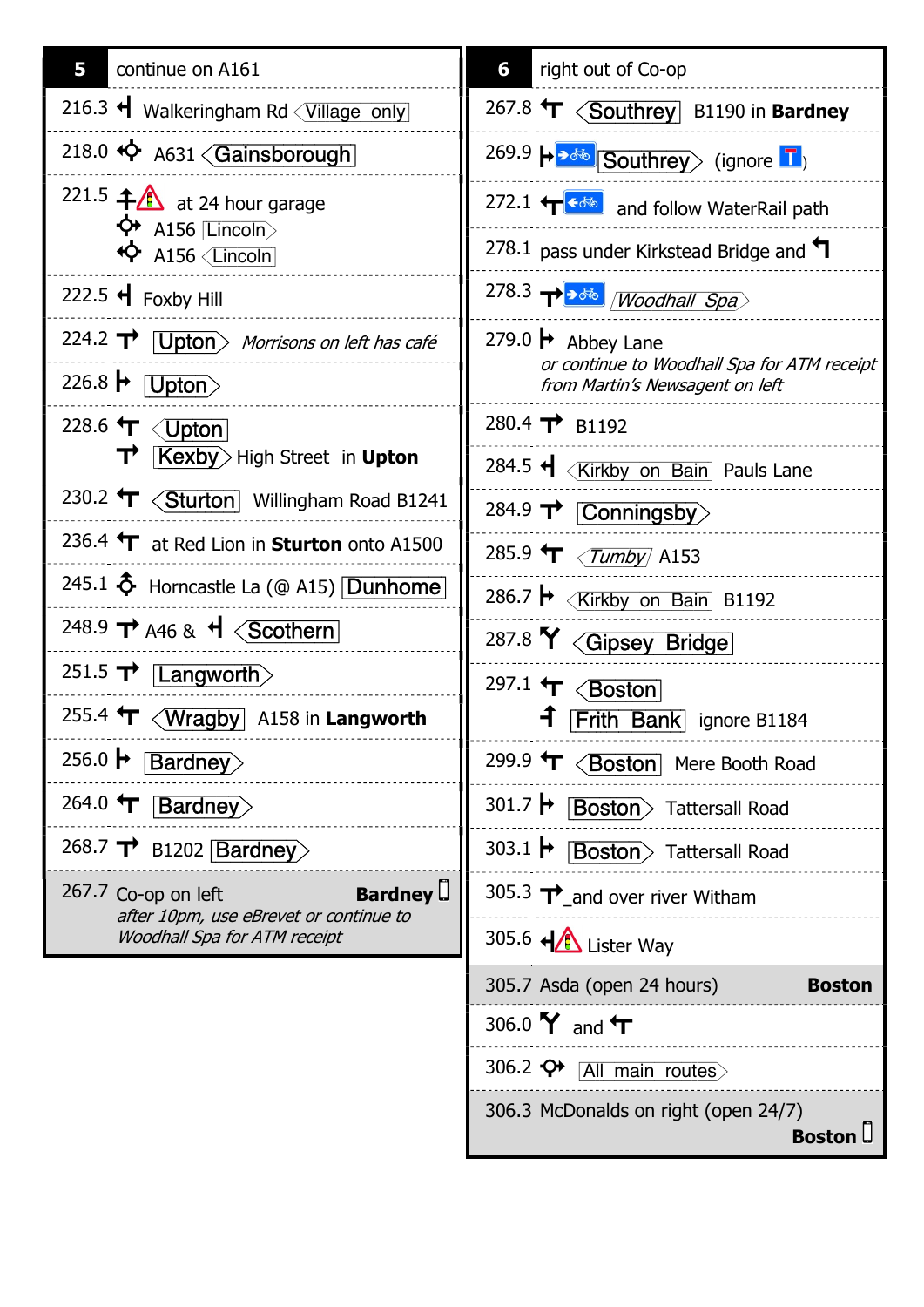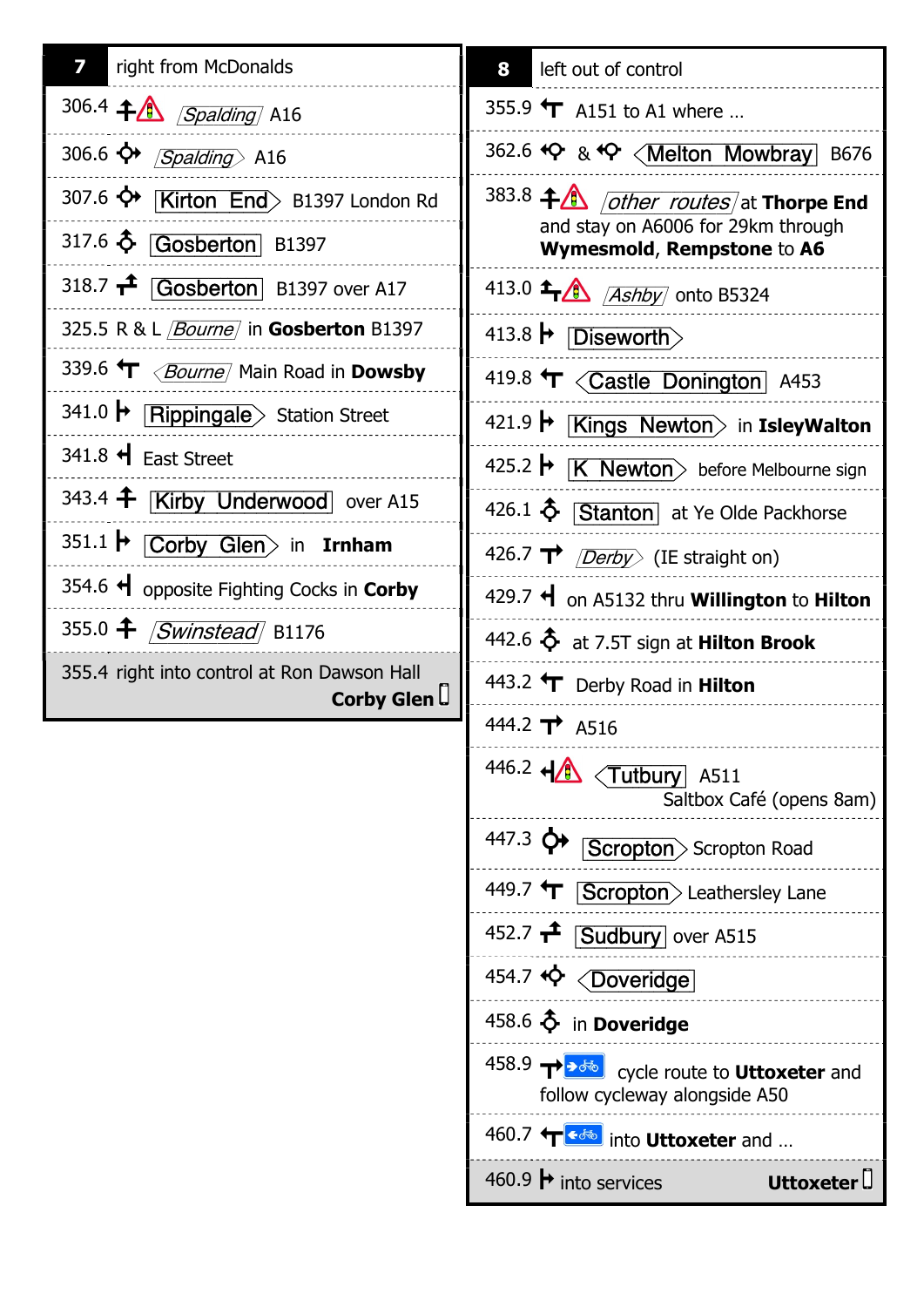

| 10                  | return to White Lion then                                                  |
|---------------------|----------------------------------------------------------------------------|
|                     | 528.9 $\mathbf{t}^2$ New Street (B5476) to Tilstock                        |
|                     | 532.9 $\rightarrow$ in Quina Brook (in dip)                                |
|                     | 535.5 $\triangleleft$ 1st L after bridge, Brades Road                      |
| 536.7 $\rightarrow$ |                                                                            |
|                     | 536.9 <b>f</b> in Prees <i>Market Drayton</i>                              |
|                     | 537.3 + Moreton Street < Calverhall                                        |
|                     | 539.2 <sup>+</sup> over A442<br>$\hat{+}$ over A41 [Ightfield]             |
|                     | 540.5 + 1st left < Ightfield                                               |
|                     | 543.9 $\rightarrow$ in Ightfield<br>$\mathsf{H}$ (SO) $\langle$ Burley Dam |
|                     | 548.9 T <burley dam<="" td=""></burley>                                    |
|                     | 549.4 $\rightarrow$ A525 to Audlem                                         |
|                     | 554.7 Coop on left                                                         |
|                     | 554.8 Old Priesthouse café opposite church on R<br><b>Audlem.</b>          |